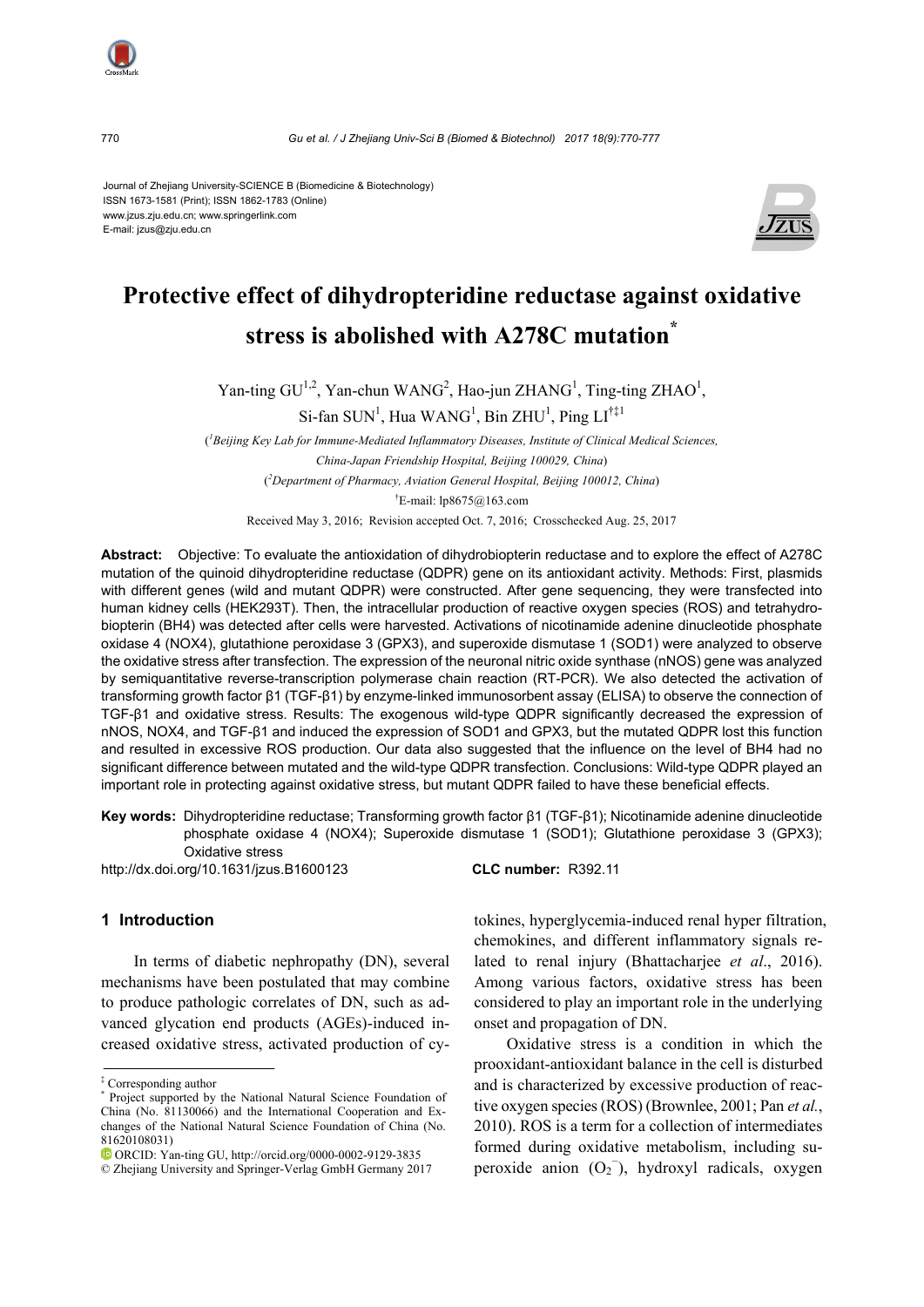radicals, non-radical reactive oxygen derivatives, and hydrogen peroxide. Under certain pathological conditions, increased generation of ROS or antioxidant system depletion will generate enhanced ROS activity and oxidative stress, which finally result in tissue damage. A variety of systemic diseases, such as metabolic syndrome, diabetes mellitus, infections, and hypertension, can induce oxidative stress in kidney tissue. Therefore, ROS has been proposed as a potential pathogenic factor of DN, neuronal damage, and cardiac dysfunction (Dobashi *et al.*, 1991). Scavenging of ROS appears to protect tissues against oxygen radical toxicity in certain disease processes (Horie *et al.*, 1997; Schnackenberg and Wilcox, 2001; Shah *et al.*, 2013).

Pan *et al.* (2010) found that increased oxidative stress induces up-regulation of transforming growth factor β1 (TGF-β1), leading to injuries of the vasculature, glomeruli, and tubular interstitial tissue. Accumulating evidence has shown that malondialdehyde (MDA) and dihydronicotinamide adenine dinuclectide phosphate (NADPH) oxidase are increased in the DN state (Wang *et al.*, 2012). Antioxidant enzymes, such as glutathione peroxidase 3 (GPX3) and superoxide dismutase 1 (SOD1), which are the primary antioxidant enzymes involved in scavenging of ROS (Kim *et al.*, 2006), exhibit a relatively low expression in the glomerular microvasculature and reduce the bioactivity of NO, resulting in the progress of DN (Zeng *et al.*, 2000; Sharma *et al.*, 2012).

The enzyme quinoid dihydropteridine reductase (QDPR), which possesses an essential thiol group at the active site, maintains and salvages the intracellular pool of tetrahydrobiopterin (BH4) (Thöny *et al.*, 2000). BH4, which is considered as an essential cofactor for the three nitric oxide synthase (NOS) isoforms, can increase nitric oxide (NO) synthesis and scavenge superoxide and peroxynitrite. Our previous research demonstrated that QDPR might mediate the process of DN through regulating the expression of TGF-β1 and NADPH oxidases (Gu *et al.*, 2013). In addition, sequencing of the QDPR gene from Otsuka Long-Evans Tokushima Fatty (OLETF) rats revealed a single substitution (A278C) in the sense strand, resulting in an amino acid change (lysine to threonine) in the corresponding gene product. However, whether QDPR regulates oxidative stress and the point mutation's function has not been determined. In this study, we constructed wild-type and mutant recombinant plasmids to investigate the effect of QDPR on oxidative stress. We also assessed the involvement of point mutation of QDPR in HEK293T cells.

#### **2 Materials and methods**

Our group investigated the effect of QDPR on autophagy and oxidative stress from different pathways. It was found that QDPR affected the occurrence of autophagy (Si *et al*., 2017). In this study, we investigated the effect of QDPR on oxidative stress using the similar methods described by Si *et al*. (2017).

#### **2.1 Construction of wild and mutant strains**

The wild and mutant complementary DNAs (cDNAs) were extracted from the renal cortex of a normal rat or an OLETF diabetic rat, respectively. QDPR fragments were amplified using forward primer with *Eco*RV enzyme and reverse prime with *Xba*I enzyme. All polymerase chain reactions (PCRs) described here used polymerase following the published protocol (Invitrogen, CA, USA). After being ligated with the pCR2.1-T vector, the fusion fragment containing the wild or mutant QDPR was subcloned into DH5α (Zeng *et al.*, 2000). Therefore, strains with correct QDPR fragments were screened by sequence analysis and then ligated with the vector of pcDNA3.1/V5-His-A to form wild-type recombinant plasmid of QDPR (rQDPR(wt)) and mutant recombinant plasmid of QDPR (rQDPR(mut)).

#### **2.2 Transfection of plasmids**

To observe the effect of QDPR on oxidative stress, 293T cells were cultured in Dulbecco's modified Eagle's medium (DMEM; Life Technologies/ GIBCO, Grand Island, NY, USA) at 37 °C, which contained 100 U/ml penicillin and 100 μg/ml streptomycin. The concentration of cells was  $2.5 \times 10^5$  293T cells per well. Plasmid of rQDPR(wt) or rQDPR(mut) was transfected into the cells following the instructions as described in protocol (Promega, WI, USA). We measured the transfection efficiency using epifluorescence inverted microscopy at 24, 48, and 72 h. After 72 h, 80% of cells could express green fluorescent protein (GFP). rQDPR(wt), rQDPR(mut) and control vector were transfected into the 293T cells to observe the expression of oxidative stress.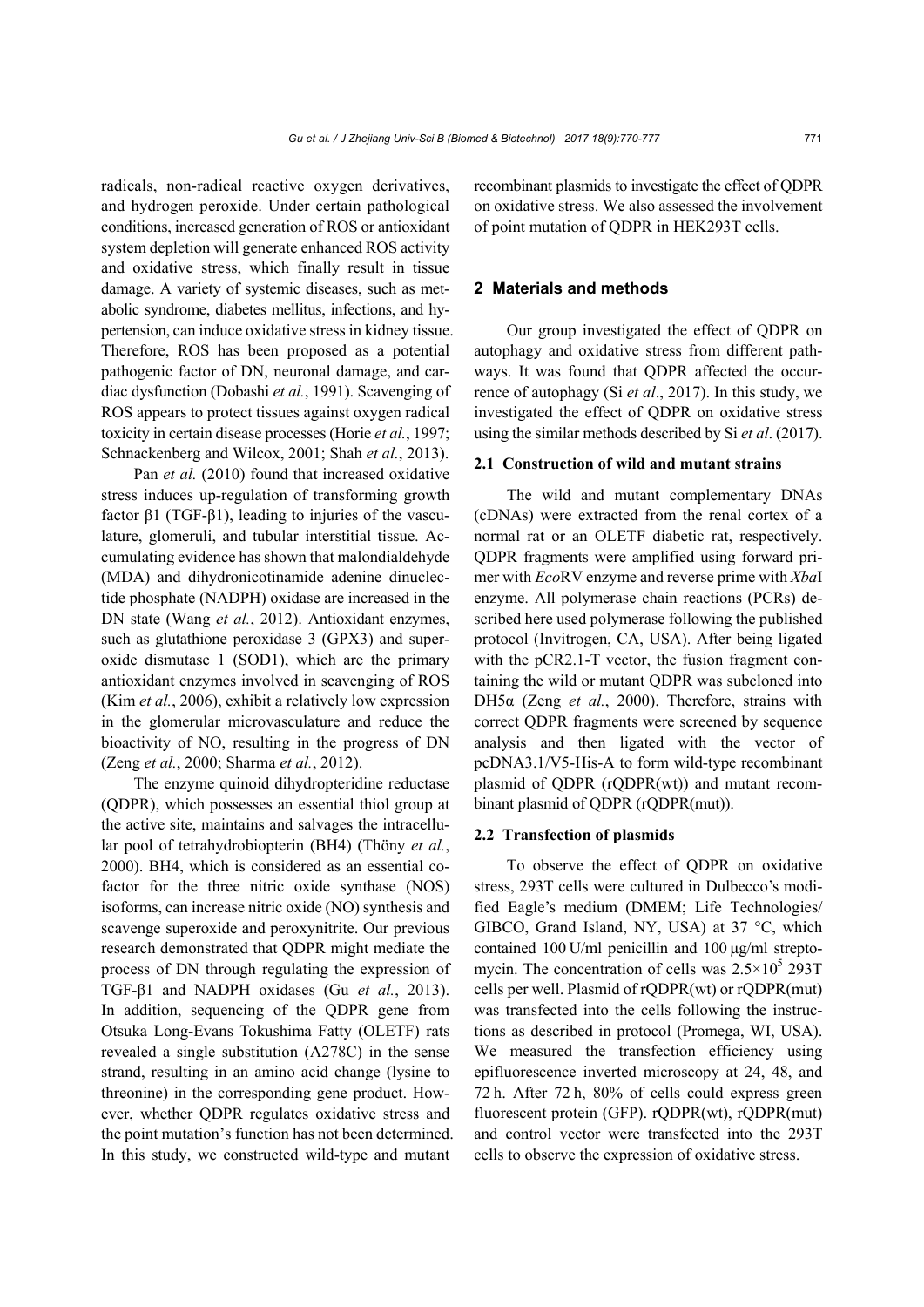### **2.3 RT-PCR experiment**

At the indicated time points, cells were harvested for the extraction of RNA (TRIzol, Invitrogen). Then 2 μg of total RNA was reversely transcribed into cDNA according to the manufacturer's instructions (Moloney Murine Leukemia Virus (M-MLV) reverse transcriptase, Fermentas). To measure mRNA expression of neuronal NOS (nNOS) and TGF-β1, the following primers were used for nNOS: forward TTGCGACGTCTCCCTCCCCA, reverse GAGAGC AGGAGCCGGGGTGA, and for TGF-β1: forward GAAGTGGATCCACGAGCCCAAG, reverse GCT GCACTTGCAGGAGCGCAC. Both experienced the cycle: initial denaturation at 93 °C for 10 min, denaturation at 94 °C for 30 s, annealing at 36 and 37 °C respectively for 30 s, and elongation at 72 °C for 1 min. PCR fragments were separated on a 1.2% (0.012 g/ml) agarose gel and stained with GoldView. The bands were quantitated by densitometry and analyzed using the ImageJ analysis software. Meanwhile, cyclophilin B was employed as the internal reference.

## **2.4 ROS measurement**

The ROS level was examined first by flow cytometry using an oxidation-sensitive probe as described by Si *et al.* (2017). The cells were cultured as shown in Section 2.2, and  $2.5 \times 10^5$  cells were incubated in a medium containing 1 mmol/L 2',7'-dichlorofluorescein diacetate (DCFH-DA; Applygen Technologies, Beijing, China) at 37 °C for 30 min for cellular incorporation. Then, we washed the cells twice with phosphatebuffered saline (PBS). Finally, we used an inverted fluorescent microscope (Olympus, Japan) to observe the level of intracellular ROS using 10000 cells per sample.

### **2.5 Western blot**

Protein of transfected cells was extracted with Tris-HCl buffer following the published protocol (Ugolino *et al.*, 2016), and 60 μg protein was subjected to electrophoresis with 12% (0.12 g/ml) sodium dodecyl sulfate (SDS)-polyacrylamide gel and transferred to a nylon membrane. The antibodies of rabbit anti-SOD1 (Epitomics, USA), rabbit anti-GPX3 (Epitomics, USA), rabbit anti-nicotinamide adenine dinucleotide phosphate oxidase (NOX4; Epitomics, USA), and mouse anti-V5 (Invitrogen, USA) were used to incubate nylon membranes at 4 °C overnight.

After incubation with goat anti-rabbit IgG antibody or goat anti-mouse IgG antibody conjugated with horseradish peroxidase for 1.5 h, membranes were washed by PBS and developed. After reaction with enhanced chemiluminescent (ECL) reagent (PerkinElmer, Waltham, MA, USA) as substrate, the bands were quantitated by densitometry and the signals were detected and analyzed using the ImageJ analysis software and β-actin was used for normalization.

# **2.6 ELISA assay**

Enzyme-linked immunosorbent assay (ELISA) assay was used to detect the production of BH4 and TGF-β1. After 72 h of transfection, cells were collected to detect the degree of BH4 generation, according to the manufacturer's instructions (Antibodies-Online, USA). Simultaneously, the expression of TGF-β1 from culture media was also detected by the ELISA kit (US Reagent Center, Delaware, USA).

#### **2.7 Statistical analysis**

For quantitative analysis, data are expressed as mean±standard error of the mean (SEM), and each experiment was performed three times. The mean data were analyzed using Student's *t*-test and a *P*  value of <0.05 was considered statistically significant. Statistical analysis used SPSS 16.0 software (IBM Company, Stanford, USA).

#### **3 Results**

## **3.1 Detection of recombinant QDPR in cells**

After transfection into HEK293T cells, QDPR protein had a significant elevation in the rQDPR(wt) or rQDPR(mut) group. The empty vector (control) caused no exogenous fusion protein to be detected using V5 antibody (Fig. 1a).

### **3.2 BH4 generation activated by QDPR**

BH4 levels of the groups transfected with control vector, rQDPR(wt), or rQDPR(mut) were examined using an ELISA kit. As expected, BH4 levels in both rQDPR(wt) and rQDPR(mut) groups were significantly up-regulated compared with the control group, suggesting that BH4 production was up-regulated in response to the overexpressed wild-type or mutated QDPR (*P*<0.05; Fig. 1b).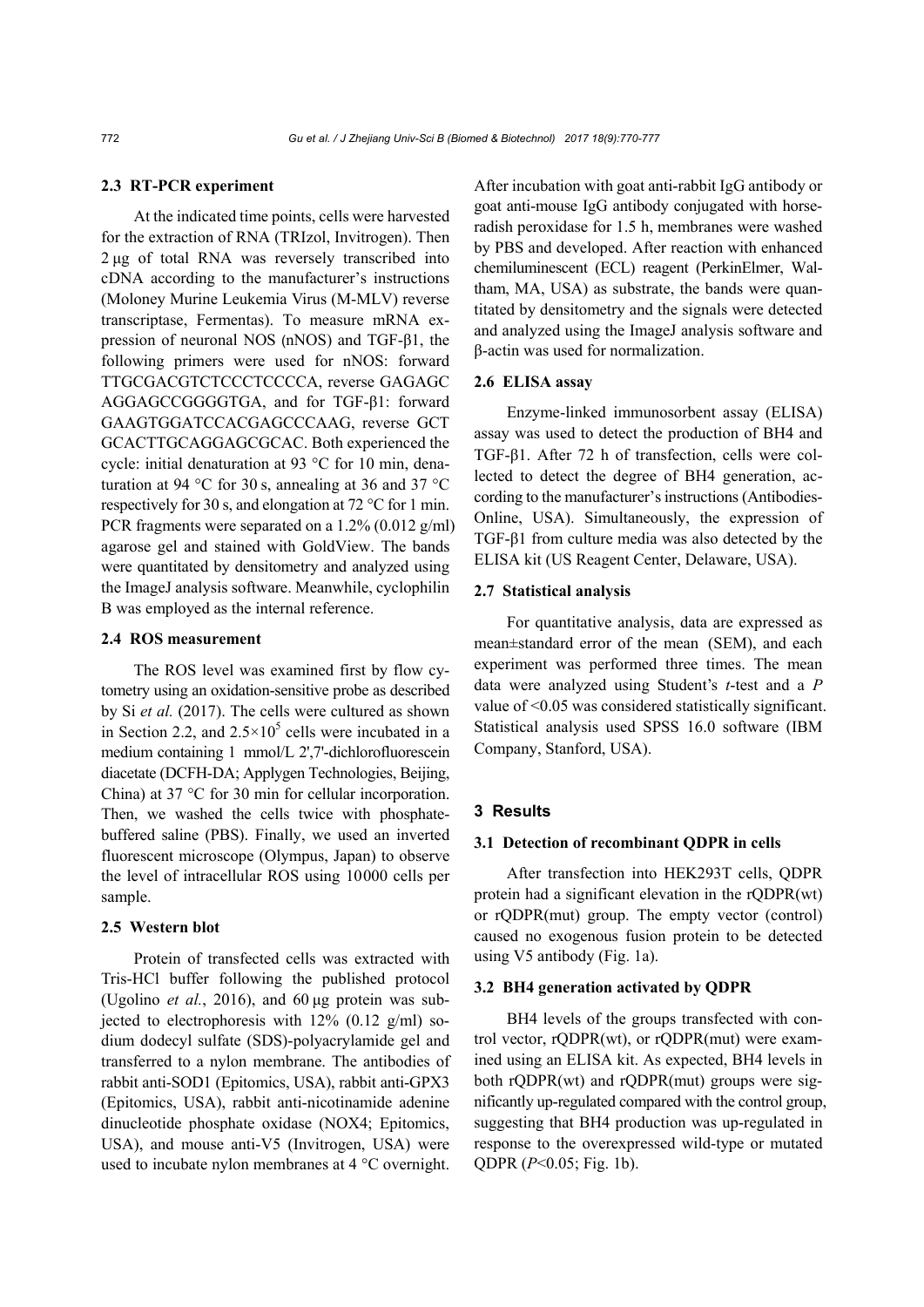



(a) Bands display expression of fusion protein by Western blotting using V5 antibody; (b) BH4 level in three groups; (c) Expression of nNOS mRNA in cells with overexpressed wild-type and mutated QDPR; (d) Densitometric quantification of nNOS with respect to control. Data are expressed as mean±SEM (*n*=3). \*  *P*<0.05, compared with control vector

# **3.3 Gene expression of nNOS mediated by overexpression of QDPR**

To illustrate the functional importance of BH4 on nNOS, we detected the mRNA level of nNOS in the cells after 72 h of transfection. The expression of nNOS appeared to be higher in the wild-type QDPR group (*P*<0.05) than in the control, but was reduced in the mutated QDPR group (Figs. 1c and 1d).

# **3.4 Analysis of ROS generation affected by overexpressed QDPR**

We have shown that wild QDPR could regulate the level of nNOS. Next, the production of intracellular ROS was detected in 293T cells after exogenous QDPR was overexpressed in cells and our results suggested that ROS levels were significantly increased in the group transfected with mutated QDPR compared with the control. There was no difference between the wild QDPR group and the control vector group (*P*>0.05; Fig. 2).

# **3.5 Expression of NOX4, GPX3, and SOD1 after transfection**

Expression of NOX4 in the cells transfected with rQDPR(wt), rQDPR(mut), or the control vector was investigated. The expression of NOX4 in rQDPR(wt)



**Fig. 2 Effect of QDPR gene on ROS production** 

(a) ROS generation in 293T cells when concentrations of QDPR were increased for 72 h. (b) Bar graph shows the effects of QDPR on ROS production. Data are expressed as mean $\pm$ SEM ( $n=3$ ).  $\ast$  *P*<0.05, significant difference as compared with control vector

group was significantly decreased compared with that of the control vector group, whereas GPX3 and SOD1 in the rQDPR(wt) group were increased  $(P< 0.05$ ; Fig. 3). Accordingly, the expression of NOX4, GPX3, and SOD1 showed no difference in the rODPR(mut) group compared with the control vector group (*P*>0.05).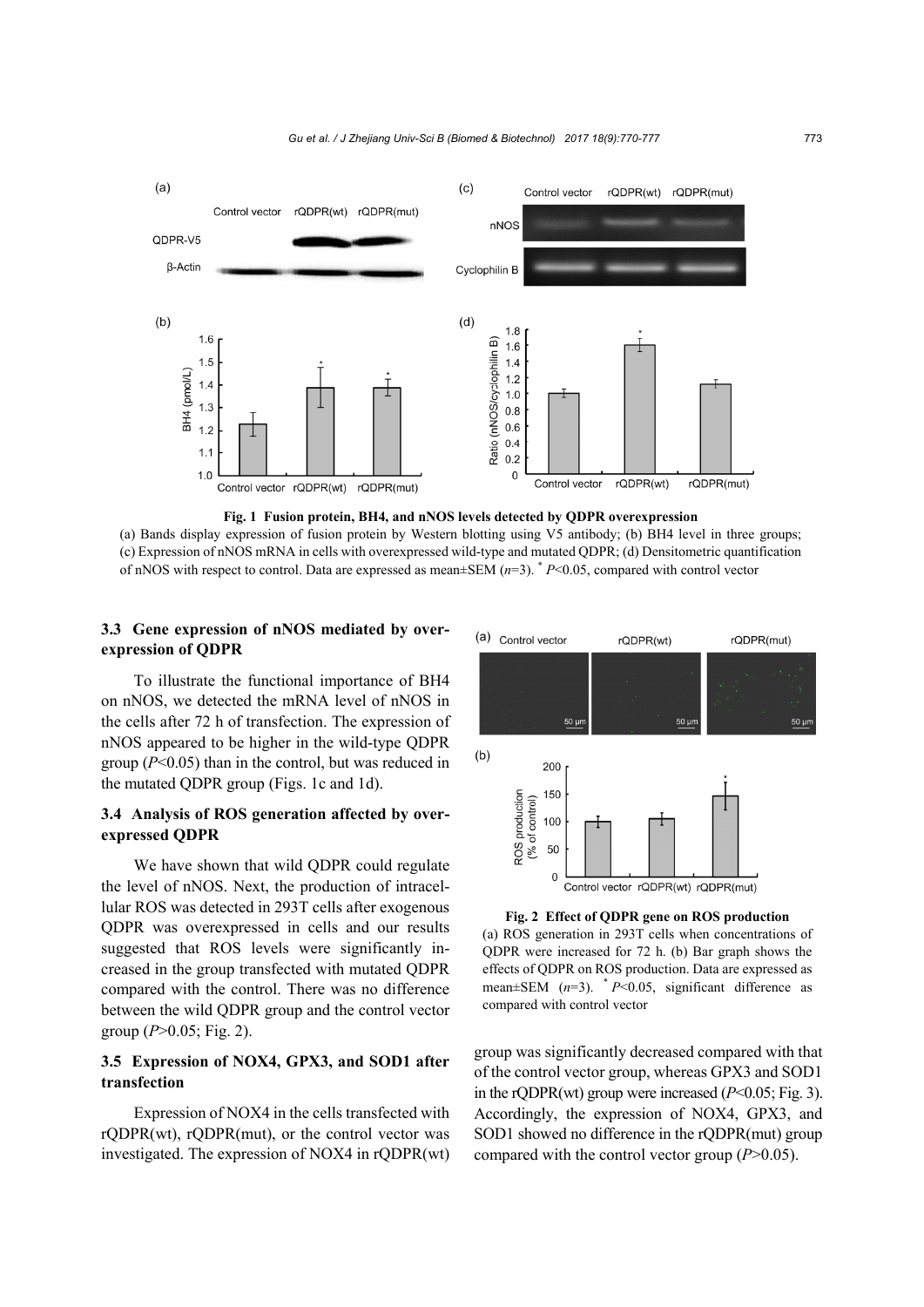

**Fig. 3 NOX4, SOD1, and GPX3 levels regulated by QDPR overexpression** 

(a) NOX4, SOD1, and GPX3 protein levels with QDPR overexpression; (b) Densitometric quantification of Western blotting. Data are expressed as mean $\pm$ SEM ( $n=3$ ).  $^*$  *P*<0.05, significant difference as compared with control vector

# **3.6 TGF-β1 expression mediated by QDPR**

So far we have shown that ROS could be regulated by overexpressed QDPR. Here we explored the connection of TGF-β1 and QDPR (Fig. 4). As expected, there was decreased expression of TGF-β1 (*P*<0.01) in the wild-type QDPR group. The data are in accord with our previous results (Gu *et al*., 2013). Moreover, the level of TGF-β1 was significantly up-regulated in the mutated QDPR group compared with the control vector group ( $P<0.05$ ).

#### **4 Discussion**

The results showed that QDPR regulates the levels of BH4, nNOS, ROS and the enzymes associated with oxidative stress. Many studies have proven that oxidative stress plays a major role in most pathogenic pathways of DN. Excessive ROS in kidney tissue can cause renal inflammation, fibrosis, apoptosis, and a series of reactions through mediating



**Fig. 4 Effect of wild and mutated QDPR gene on TGF-β1 level** 

(a) Protein level of TGF-β1 was tested by ELISA assay in the control vector, rQDPR(wt), and rQDPR(mut) groups. (b) Quantitative assessment of TGF-β1 gene level. Data are expressed as mean±SEM  $(n=3)$ .  $^{#}P<0.01$ ,  $^{*}P<0.05$ , compared with control vector

a multiple signaling pathways cascade reaction, such as TGF-β1/Smad, p38 mitogen-activated protein kinase (p38MAPK), c-Jun N-terminal kinases (JNK), and nuclear factor κB (NF-κB) signaling, which ultimately leads to DN. Our study has found that overexpression of QDPR reduced the expression of TGF-β1, which regulated many biological processes such as fibrosis, extracellular matrix production, migration, cell proliferation and differentiation of a variety of cell types. However, the relationship between QDPR and oxidative stress is still unclear. Here, we discuss the mechanism by which QDPR might suppress the process of oxidative stress leading to the increase of TGF-β1 expression.

Accumulation of ROS and oxidative damage have been linked to multiple salient features including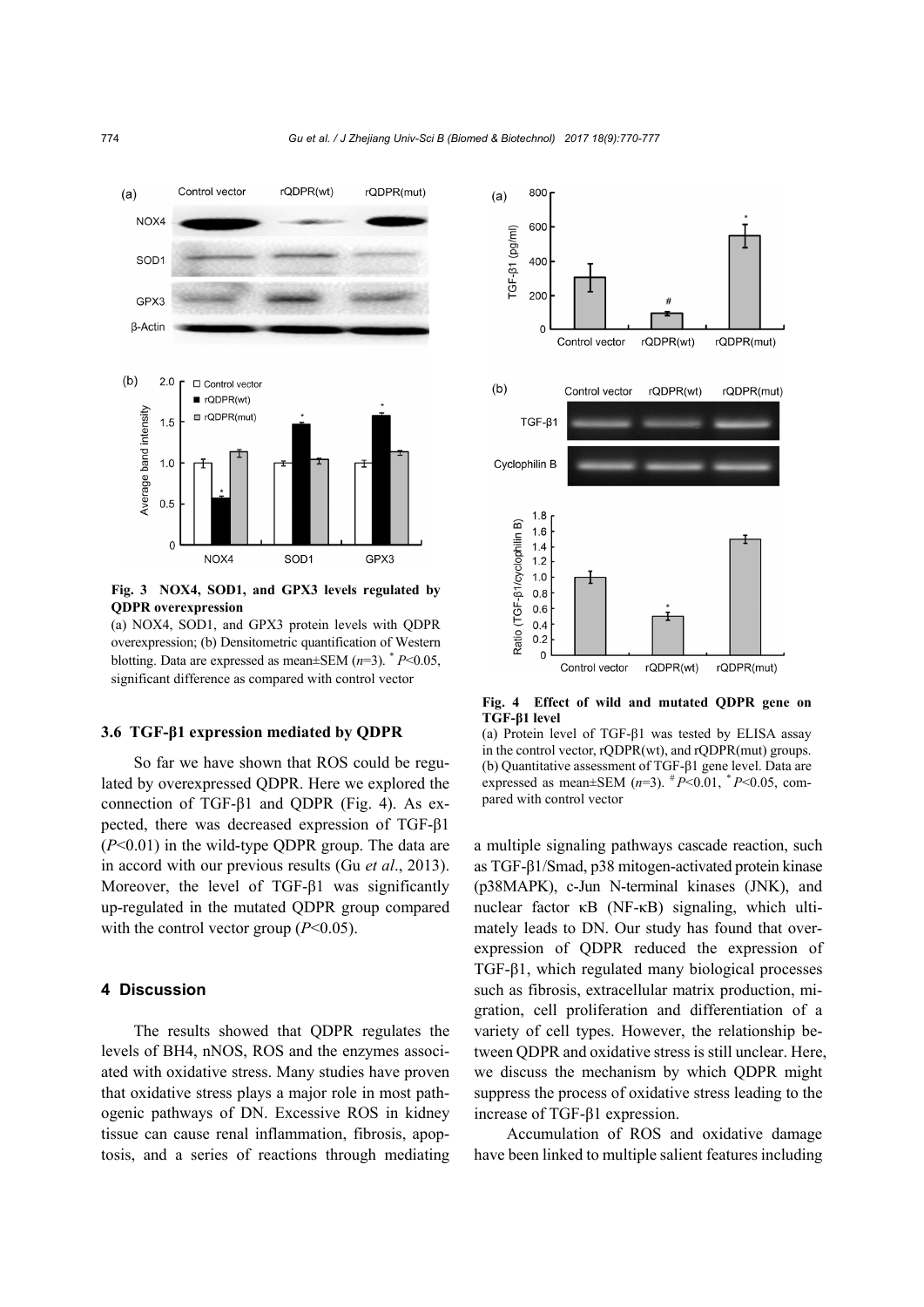cell signaling, proliferation, and cell migration. Levels of oxidative stress are concerned with the balance of ROS generation and their elimination caused by endogenous antioxidants. Therefore, in addition to the increase in ROS production, a large amount of antioxidant consumption and inactivation are also involved in renal tissue oxidative damage, such as SOD1, GPX3, catalase (CAT), and glutathione peroxidase (GSH-Px). We found a marked increase in SOD1 and GPX3 expression and a decrease in NOX4 in HEK293T cells transfected with wild QDPR. This study appears to verify that QDPR exerts a renal protective effect via decreasing oxidative stress. We reason that the inhibition of pro-oxidation by the augmented QDPR gene level promotes the dissipation of ROS and limits oxidative stress. However, there was no significant increase of antioxidant enzymes when QDPR had the A278C mutation. Thus this mutation appears to suppress its antioxidant capability.

Previously, our study has shown that NADPH oxidases (NOX), especially NOX4, increased in OLETF rats with increased TGF-β1 expression (Gu *et al.*, 2013). The isoform of NOX4, which is an important mediator in inducing ROS generation, may contribute to an important function in mesangial cells and is markedly expressed when stimulated by a high glucose level (Oliveira *et al.*, 2003; Uchizono *et al.*, 2006; Newsholme *et al.*, 2012). Additionally, GPX3 and SOD1 represent the most important intracellular antioxidant enzymes, with NADPH oxidases being inhibited by genetic overexpression of GPX3 and SOD1 (Shah *et al.*, 2013). In the high glucose state, activity and expression of antioxidant enzymes are low (Feng *et al.*, 2013), but the mechanism of downregulation of GPX3 and SOD1 by high glucose is not clear (Yu *et al*., 2015). We have not only found that ROS generation and NOX4 expression were decreased, but also that GPX3 and SOD1 levels were increased after transfection of the wild-type QDPR. Moreover, if QDPR had mutated, these functions were inhibited. It is suggested that there is a relationship between QDPR and oxidative stress.

Nevertheless, QDPR may regulate oxidative stress also in the following manner. QDPR mediates the recycling of BH4 and this is important for three NOS isoforms. If QDPR is absent, the BH4 level may be attenuated. It will result in NOS uncoupling, which generates superoxide production (Ong *et al.*, 2011).

BH4 is a cofactor of NOS and it has been reported that nNOS expression is significantly increased in diabetic patients' kidneys (Möllsten *et al.*, 2009). Deficiency in BH4 may allow NOS enzymes to function as a peroxynitrite synthase generating superoxide (Satoh *et al.*, 2008). Furthermore, uncoupling of the NOS enzymes will inhibit NO production (Delgado-Esteban *et al.*, 2002). Overall, ROS can promote BH4 oxidation as inactive metabolites and the uncoupling of endothelial NOS (eNOS), which will generate  $O_2^-$  in turn. Moreover,  $O_2$ <sup>-</sup> can react with NO to further reduce the expression of eNOS through activation of RhoA. Our study indicates that wild-type QDPR appears to reduce oxidative stress by up-regulating BH4 and nNOS involved in the formation of ROS in HEK293 cells. We also found that the mutated QDPR gene significantly increased generation of BH4. Surprisingly, a relatively low level of nNOS was observed in the mutated group. We speculated that mutant QDPR with A278C destroyed the effect of BH4 on nNOS expression, resulting in increased oxidative stress.

#### **5 Conclusions**

This study suggests that QDPR, via increasing the expression of nNOS, may promote the production of NO. Therefore, QDPR may have a beneficial effect as a free radical scavenger through regulating protein expression related to intracellular oxidative stress and attenuating ROS production in DN. Therefore, the A278C mutation of the QDPR gene, which results in increased levels of ROS and antioxidant enzymes or decreased products of NADPH oxidases, may play a role in the oxidative burden of the diabetic kidney. We thus deduce that this point mutation can affect modulation of oxidative stress, the mechanism of which needs further exploration. This study has some limitations. For example, we only measured protein levels to assess oxidative stress without measuring their activity.

#### **Acknowledgements**

We gratefully acknowledge Prof. Peng-ming CHEN and Assistant Prof. Jing YANG of China-Japan Friendship Hospital, Beijing, China for their constructive comments on the experimental design.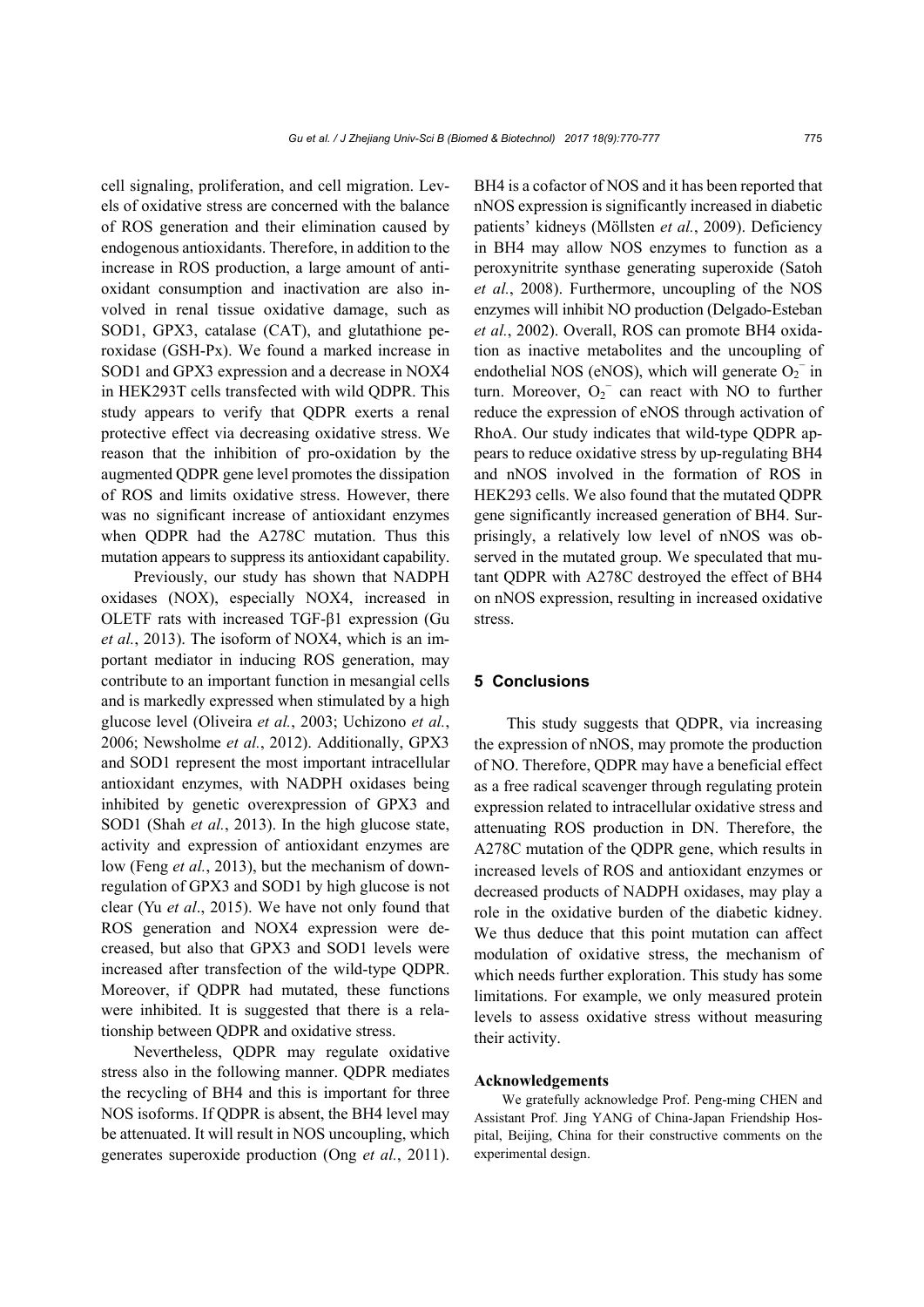#### **Compliance with ethics guidelines**

Yan-ting GU, Yan-chun WANG, Hao-jun ZHANG, Ting-ting ZHAO, Si-fan SUN, Hua WANG, Bin ZHU, and Ping LI declare that they have no conflict of interest.

All institutional and national guidelines for the care and use of laboratory animals were followed.

#### **References**

Bhattacharjee, N., Barma, S., Konwar, N., *et al.*, 2016. Mechanistic insight of diabetic nephropathy and its pharmacotherapeutic targets: an update. *Eur. J. Pharmacol.*, **791**:8-24.

http://dx.doi.org/10.1016/j.ejphar.2016.08.022

- Brownlee, M., 2001. Biochemistry and molecular cell biology of diabetic complications. *Nature*, **414**(6865):813-820. http://dx.doi.org/10.1038/414813a
- Delgado-Esteban, M., Almeida, A., Medina, J.M., 2002. Tetrahydrobiopterin deficiency increases neuronal vulnerability to hypoxia. *J. Neurochem.*, **82**(5):1148-1159. http://dx.doi.org/10.1046/j.1471-4159.2002.01055.x
- Dobashi, K., Asayama, K., Hayashibe, H., *et al*., 1991. Effect of diabetes mellitus induced by streptozotocin on renal superoxide dismutases in the rat. A radioimmunoassay and immunohistochemical study. *Virchows Arch. B Cell Pathol. Incl. Mol. Pathol.*, **60**(1):67-72. http://dx.doi.org/10.1007/BF02899529
- Feng, B., Yan, X.F., Xue, J.L., *et al*., 2013. The protective effects of α-lipoic acid on kidneys in type 2 diabetic Goto-Kakisaki rats via reducing oxidative stress. *Int. J. Mol. Sci.*, **14**(4):6746-6756.

http://dx.doi.org/10.3390/ijms14046746

- Gu, Y., Gong, Y., Zhang, H., *et al*., 2013. Regulation of transforming growth factor β1 gene expression by dihydropteridine reductase in kidney 293T cells. *Biochem. Cell Biol.*, **91**(3):187-193. http://dx.doi.org/10.1139/bcb-2012-0087
- Horie, K., Miyata, T., Maeda, K., *et al*., 1997. Immunohistochemical colocalization of glycoxidation products and lipid peroxidation products in diabetic renal glomerular lesions. Implication for glycoxidative stress in the pathogenesis of diabetic nephropathy. *J. Clin. Invest.*, **100**(12): 2995-3004.

http://dx.doi.org/10.1172/JCI119853

Kim, J.A., Montagnani, M., Koh, K.K., *et al*., 2006. Reciprocal relationships between insulin resistance and endothelial dysfunction: molecular and pathophysiological mechanisms. *Circulation*, **113**(15):1888-1904.

http://dx.doi.org/10.1161/CIRCULATIONAHA.105.563213

- Möllsten, A., Lajer, M., Jorsal, A., *et al*., 2009. The endothelial nitric oxide synthase gene and risk of diabetic nephropathy and development of cardiovascular disease in type 1 diabetes. *Mol. Genet. Metab.*, **97**(1):80-84. http://dx.doi.org/10.1016/j.ymgme.2009.01.013
- Newsholme, P., Gaudel, C., Krause, M., 2012. Mitochondria and diabetes. An intriguing pathogenetic role. *In*: Scatena, R., Bottoni, P., Giardina, B. (Eds.), Advances in Mito-

chondrial Medicine. Advances in Experimental Medicine and Biology, Vol. 942. Springer Netherlands, p.235-247. http://dx.doi.org/10.1007/978-94-007-2869-1\_10

- Oliveira, H.R., Verlengia, R., Carvalho, C.R., *et al*., 2003. Pancreatic β-cells express phagocyte-like NAD(P)H oxidase. *Diabetes*, **52**(6):1457-1463. http://dx.doi.org/10.2337/diabetes.52.6.1457
- Ong, H.B., Sienkiewicz, N., Wyllie, S., *et al*., 2011. Dissecting the metabolic roles of pteridine reductase 1 in *Trypanosoma brucei* and *Leishmania major*. *J. Biol. Chem.*, **286**(12): 10429-10438.

http://dx.doi.org/10.1074/jbc.M110.209593

Pan, H.Z., Zhang, L., Guo, M.Y., *et al*., 2010. The oxidative stress status in diabetes mellitus and diabetic nephropathy. *Acta Diabetol.*, **47**(S1):71-76. http://dx.doi.org/10.1007/s00592-009-0128-1

Satoh, M., Fujimoto, S., Arakawa, S., *et al*., 2008. Angiotensin II type 1 receptor blocker ameliorates uncoupled endothelial nitric oxide synthase in rats with experimental diabetic nephropathy. *Nephrol. Dial. Transplant.*, **23**(12): 3806-3813.

http://dx.doi.org/10.1093/ndt/gfn357

- Schnackenberg, C.G., Wilcox, C.S., 2001. The SOD mimetic tempol restores vasodilation in afferent arterioles of experimental diabetes. *Kidney Int.*, **59**(5):1859-1864. http://dx.doi.org/10.1046/j.1523-1755.2001.0590051859.x
- Shah, A., Xia, L., Goldberg, H., *et al*., 2013. Thioredoxininteracting protein mediates high glucose-induced reactive oxygen species generation by mitochondria and the NADPH oxidase, Nox4, in mesangial cells. *J. Biol. Chem.*, **288**(10):6835-6848. http://dx.doi.org/10.1074/jbc.M112.419101

Sharma, A.K., Bharti, S., Kumar, R., *et al*., 2012. *Syzygium* 

*cumini* ameliorates insulin resistance and β-cell dysfunction via modulation of PPARγ, dyslipidemia, oxidative stress, and TNF-α in type 2 diabetic rats. *J. Pharmacol. Sci.*, **119**(3):205-213.

http://dx.doi.org/10.1254/jphs.11184FP

- Si, Q., Sun, S.F., Gu, Y.T., 2017. A278C mutation of dihydropteridine reductase decreases autophagy via mTOR signaling. *Acta Biochim. Biophys. Sin.*, **49**(8):706-712. http://dx.doi.org/10.1093/abbs/gmx061
- Thöny, B., Auerbach, G., Blau, N., 2000. Tetrahydrobiopterin biosynthesis, regeneration and functions. *Biochem. J.*, **347**(1):1-16.

http://dx.doi.org/10.1042/bj3470001 Uchizono, Y., Takeya, R., Iwase, M., *et al*., 2006. Expression of isoforms of NADPH oxidase components in rat pan-

creatic islets. *Life Sci.*, **80**(2):133-139. http://dx.doi.org/10.1016/j.lfs.2006.08.031

- Ugolino, J., Ji, Y.J., Conchina, K., *et al.*, 2016. Loss of C9orf72 enhances autophagic activity via deregulated mTOR and TFEB signaling. *PLoS Genet.*, **12**(11):e1006443. http://dx.doi.org/10.1371/journal.pgen.1006443
- Wang, X., Ke, Z., Chen, G., *et al*., 2012. Cdc42-dependent activation of NADPH oxidase is involved in ethanol-induced